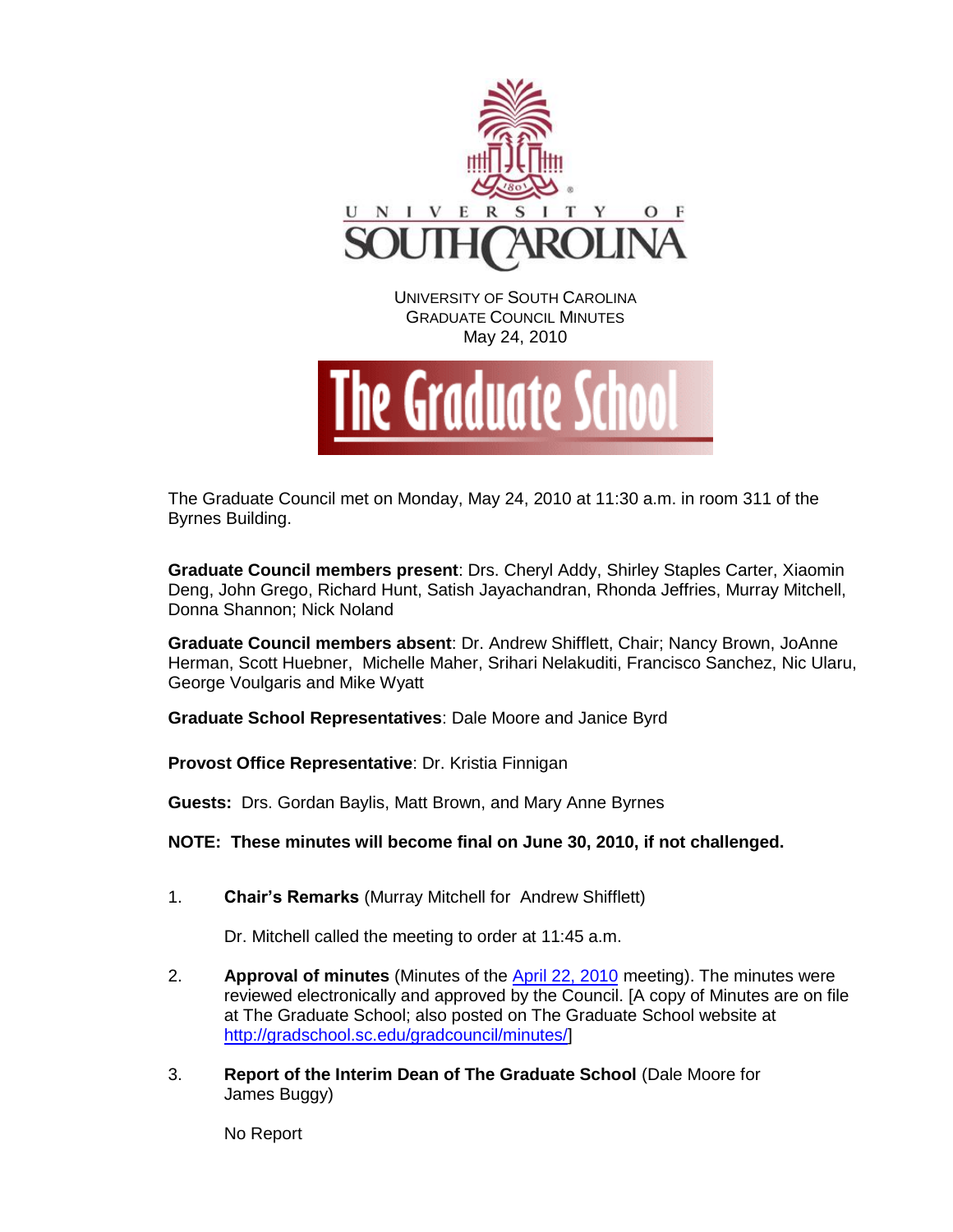4. **Report of the Associate Dean / Secretary of the Graduate Council**  (Dale Moore for Nancy Zimmerman)

No Report

- 5. **Report of the Graduate Student Association Representative** (Nick Noland)
	- Nick Noland advised the Council that he will serve as the student  $\bullet$ representative from the Graduate Student Association (GSA) for the 2010-11 academic term. Mr. Noland informed the Council that he is a student in the Master's of Library and Information Science program and works as a Graduate Assistant in the Graduate School.
- 6. **Report of the Academic Policy and Practices Committee** (Xiaomin Deng for Francisco Sanchez)

The Policy and Practices Committee reviewed three policy issues: 1) a Criminal and Behavioral Infraction Policy as adopted by undergraduate admissions; 2) a clarification and wording revision to the Master's degree comprehensive examination policy; and 3) a proposal to allow term appointment faculty to serve on Graduate Council committees. The Committee proposed the following:

Proposal 1(see attached undergraduate approved policy statement):

Graduate programs may add a criminal and behavioral infraction section to the program's supplemental application in accordance with the policy and procedures adopted in the Undergraduate Criminal and Behavioral Infraction Policy. Programs wishing to add an infraction section to the supplemental application should notify the Director of Graduate Admissions by the usual application update timeline and comply with the application revision procedures of the Graduate School.

## **TABLED**

The Council voted unanimously to table proposal 1 and asks that the Policy and Practices Committee perform further research to determine if the policy is needed considering many academic units already require their students to get formal background checks. The Council also asks that if the committee determines that the policy is needed, to include possible questions for the academic units to use when questioning the student and outline any consequences for the student in the event we learn that the student was dishonest.

Proposal 2: Existing *Graduate Bulletin* wording:

## **Comprehensive Examination**

A comprehensive examination in the major field of study is required for all candidates for a Master's degree. The format of the comprehensive exam for the Master's degree is determined by the academic program. The exam remains valid for two years after which it must be retaken. The Graduate School must be notified by the graduate director of the student's academic program of successful completion of the comprehensive examination.

Proposed wording revision: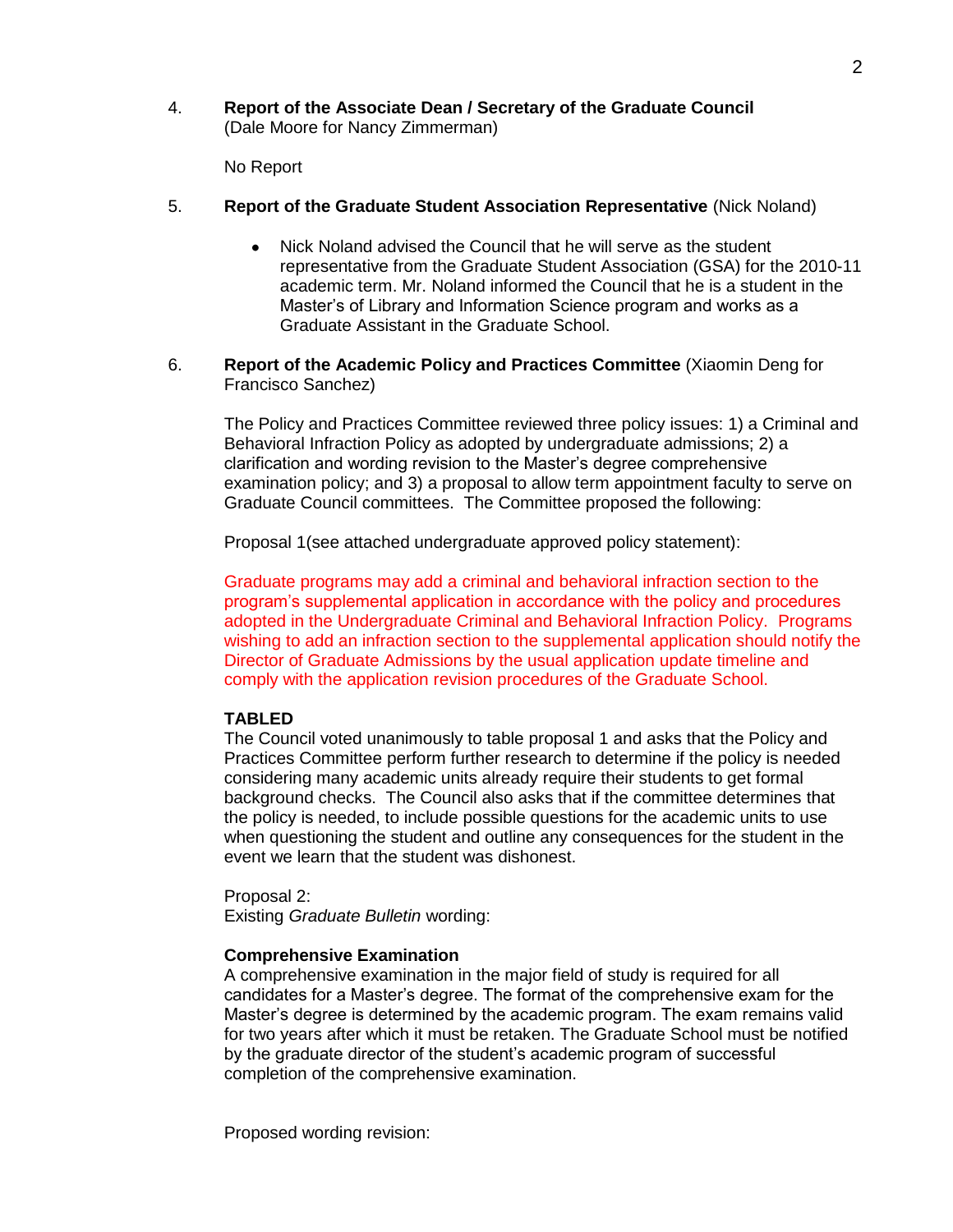## **Comprehensive Examination**

A comprehensive examination in the major field of study is required for all candidates for a Master's degree. The purpose of the comprehensive examination is to assess the student's ability to interrelate the theory, research, and practice of the discipline and to demonstrate an independent integration and synthesis across the graduate course work and topic areas in the program of study. The format of the comprehensive exam for the Master's degree is determined by the academic program, but it must be the same format for all students of a degree program. Additionally, the comprehensive exam must be a distinct assessment. For example, course requirements or completion of a required practicum does not satisfy the comprehensive exam requirement. The exam remains valid for two years after which it must be retaken. The Graduate School must be notified by the graduate director of the student's academic program of successful completion of the comprehensive examination.

### **TABLED**

The Council voted unanimously to table proposal 2 and asks that the Policy and Practices Committee perform further research to determine if the policy proposed will have any implications on academic units not already considered. This suggestion came after much discussion prompted by Dr. Jayachandran who stated that many of the Business programs do not have a comprehensive exam due to the variance in coursework. Dr. Jayachandran also stated that most IMBA programs around the nation do not require a comprehensive exam of their students.

#### Proposal 3:

Graduate Council derives its authority from the charge authorized in the *Faculty Manual*. The *Faculty Manual* does not allow clinical and research faculty to serve on or vote in the Faculty Senate, Faculty Senate committees, the Graduate Council, or Graduate Council committees. Committee recommends retaining the current policy of requiring Graduate Council committee members to have regular graduate faculty status until such time as a change is made in the *Faculty Manual*. Graduate faculty status is currently under review by the appropriate *Faculty Senate* committee.

#### **APPROVED**

The Council voted unanimously to approve proposal 3 and asks the Policy and Practices Committee to locate and analyze the statement in the *Faculty Manual* that references the policy that explicitly states that only regular graduate faculty may serve on Graduate Council and accompanying committees.

## 7. **Other Committee Reports**

None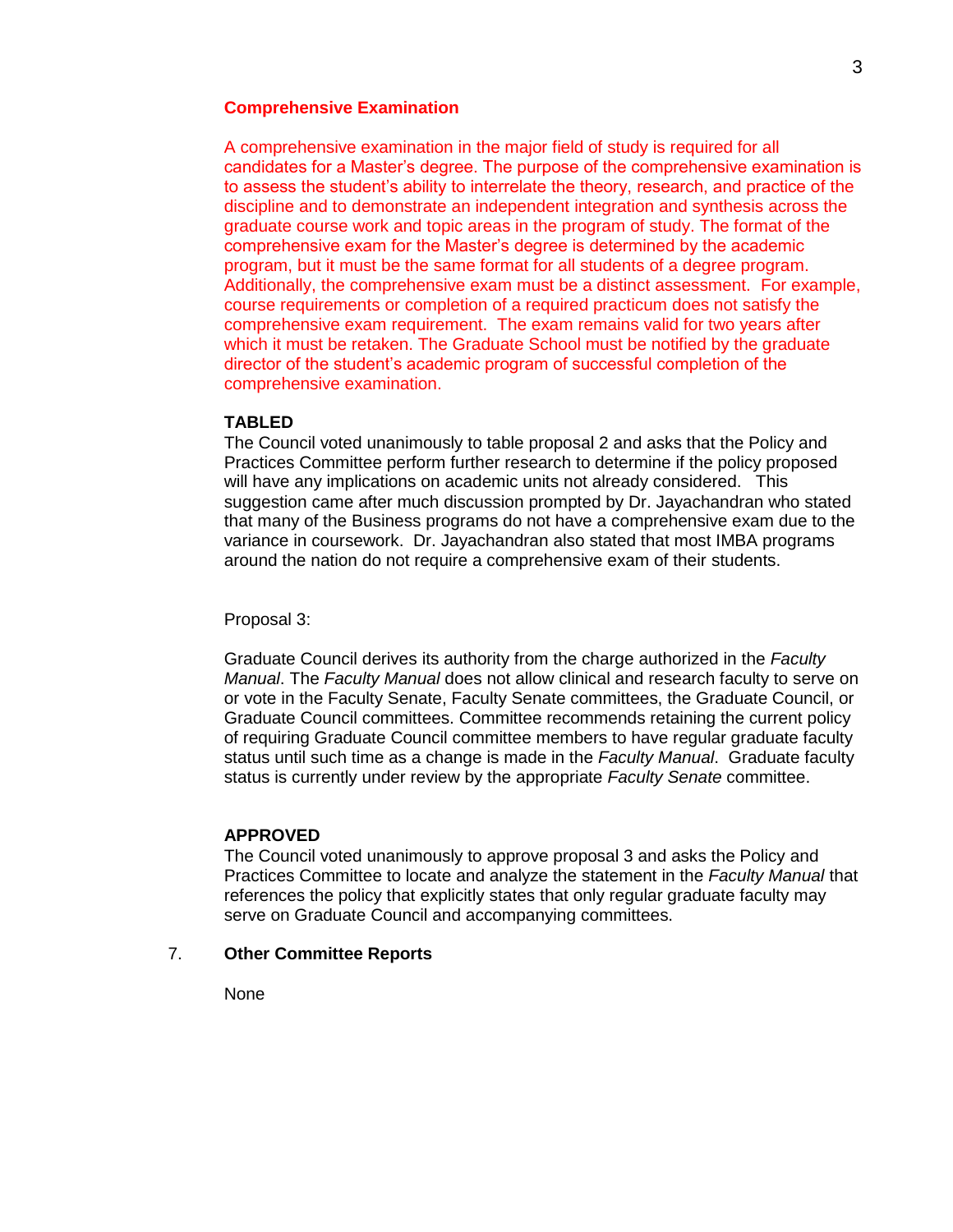8. **Report of the Committee on 500/600 Level Courses, Distance Education, and Special Courses** (Nancy Zimmerman)

#### **500-600 Level Courses:**

Faculty Senate Committee on Curricula and Courses met on Tuesday, May 4, 2010 at 2:30 PM.

### **Approvals:**

BIOL 530 – DED THEA 586 [=DANC 586] – cross-listing DANC 586 [=THEA 586] – new, cross-listing SPTE 570 – new SPTE 545 – prerequisite SPTE 580 – curriculum, title, prerequisite, description SPTE 590 – title, prerequisite, times course can be taken SPTE 635 – prerequisite SPTE 640 – title and prerequisite TSTM 592 – new, off-campus delivery SOWK 674 – new SOWK 675 – new BIOL 531 [=ENHS 661, EPID 661] – DED ENHS 661 [=BIOL 531, EPID 661] – DED EPID 661 [=BIOL 531, ENHA 661] – DED

The next meeting of the Committee on Curricula and Courses will be held on Monday, August 16, 2010 at 1:30 PM.

#### **Special Topics Course Approvals:**

# **Summer l/II 2010**

EDUC R632S

## **Fall 2010**

BADM 780F BADM 780R ECHE 589C

EDHE 789C ECIV 790T ENGL 890H EXSC 555H SOWK 768S SPCH 790H

#### **TIP/DED Approvals:**

[PUBH 743](http://gradschool.sc.edu/gradcouncil/09-10_Curricula/DED%20PUBH%20743.pdf) [SOWK 768S \(Fall 2010\)](http://gradschool.sc.edu/gradcouncil/09-10_Curricula/DED%20SOWK%20768%20S.pdf)

## 9. **Fellowships and Scholarships Committee** (Cheryl Addy)

Dr. Addy advised the Council that the Fellowships and Scholarships committee has completed all of the work for the 2009-2010 academic year and only a few minor administrative issues are left to resolve.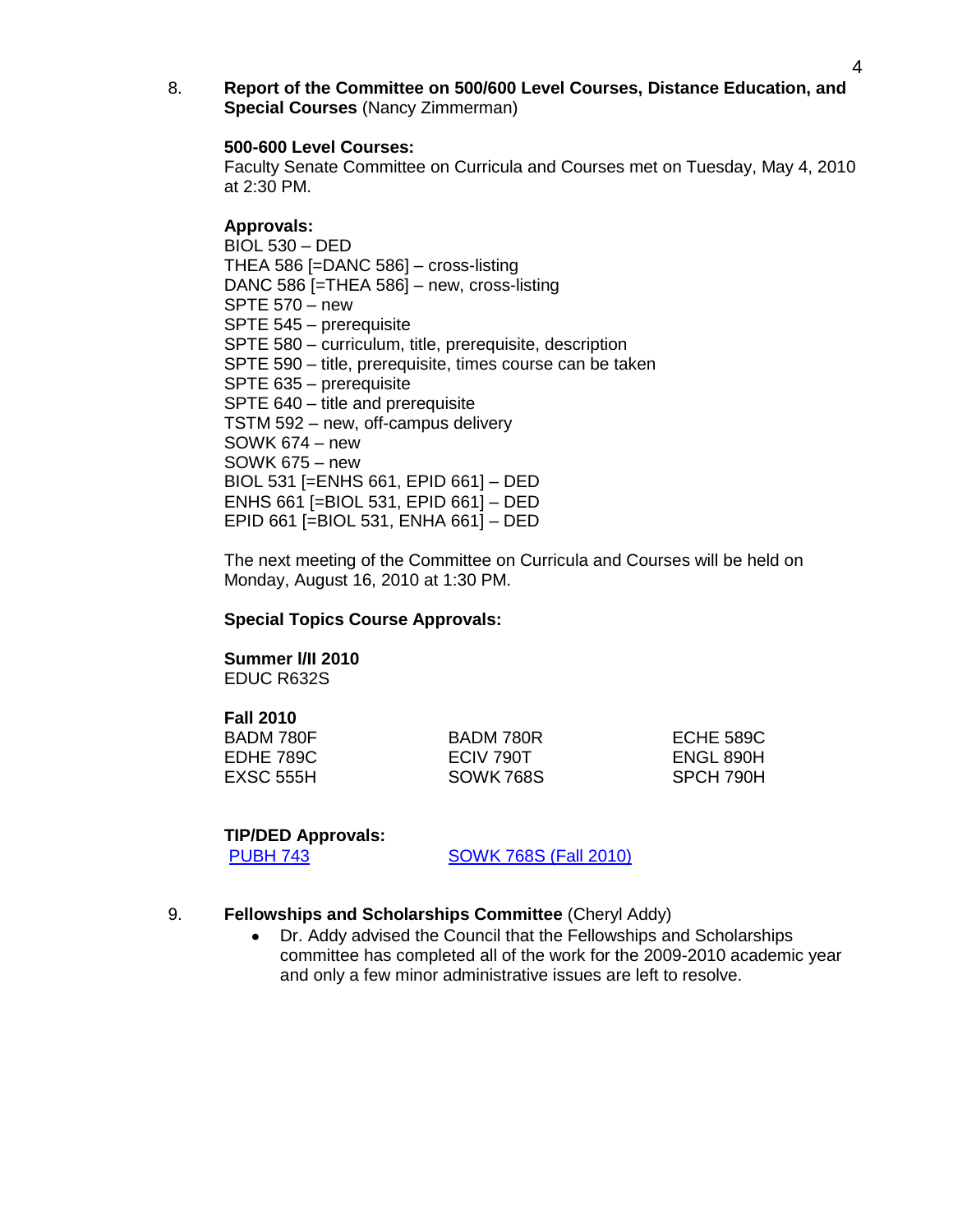10. **Report of the Humanities, Social Sciences, Education, and Related Professional Programs Committee** (Murray Mitchell)

## **COLLEGE OF HOSPITALITY, RETAIL, AND SPORT MANAGEMENT** *Sport and Entertainment Management*

New Course Proposal: **APPROVED**

**SPTE 730** [Advanced Sport and the Law](http://gradschool.sc.edu/gradcouncil/09-10_Curricula/NCP%20SPTE%20730.pdf) (3)

Advanced knowledge of the legal issues that frequently arise in the context of sport will be covered. The focus of the course is law as it applies to sport as well as how the law affects participants, spectators, sport organizations, and facility managers, among others.

[Effective: Spring 2011]

Bulletin Change/Academic Program Actions Proposal: **APPROVED** [Masters in Sport and Entertainment Management](http://gradschool.sc.edu/gradcouncil/09-10_Curricula/BCH%20Masters%20in%20Sport%20and%20Entertainment%20Management.pdf)

SPTE 530 -Sport and the Law was offered as a required course for graduate students and as an elective course for undergraduate students in our sport and entertainment management masters and bachelors programs. As a result of new sport management accreditation standards (Commission on Sport Management Accreditation), we are making SPTE 530 a required course for our undergraduates. This has led us to move change SPTE 530 and move it to a 300 level course while creating a new 700 level sport law course for our graduate students: SPTE 730 – Advanced Sport and the Law. This is the only change to the curriculum.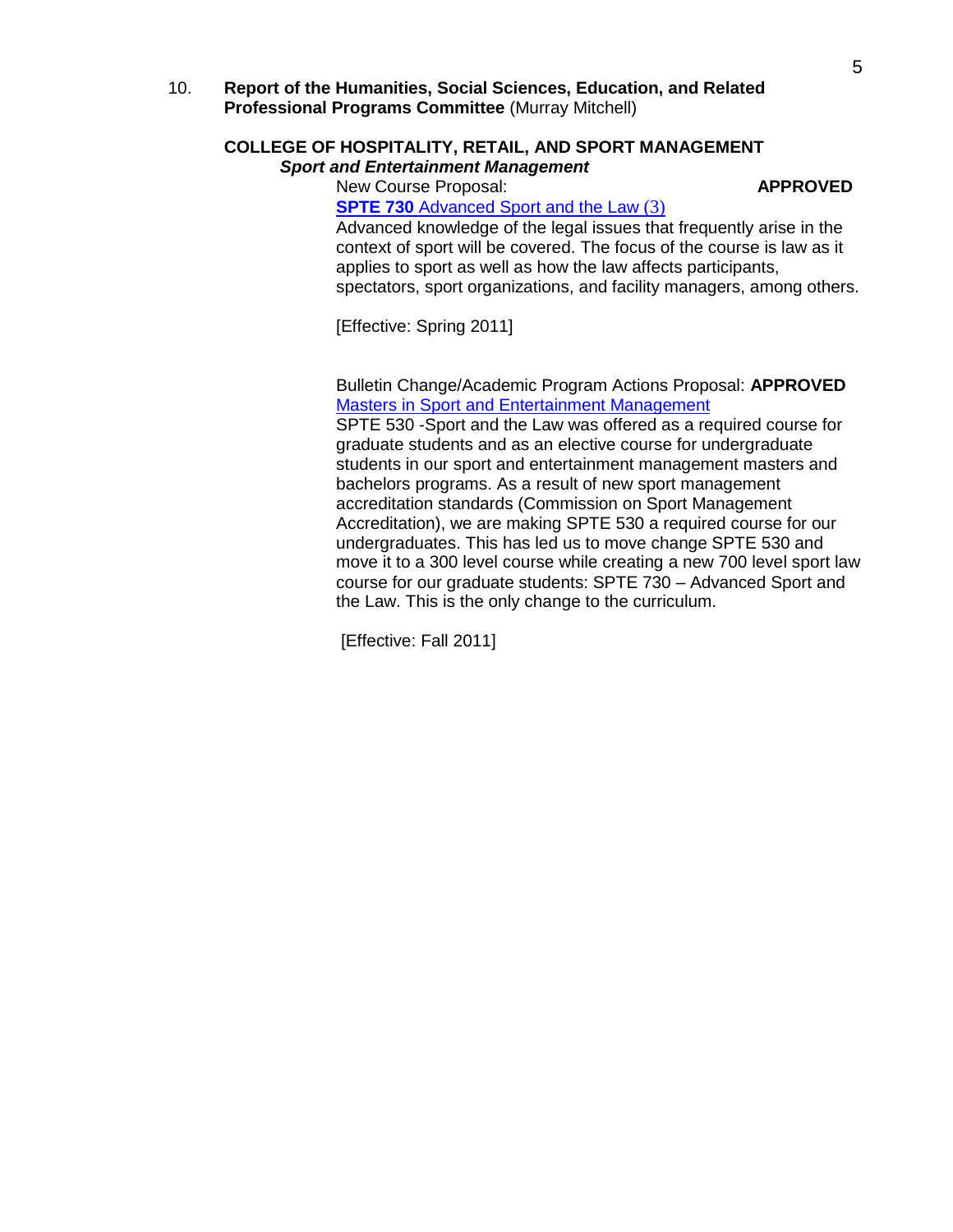#### **COLLEGE OF MASS COMMUNICATIONS AND INFORMATION STUDIES** *School of Journalism and Mass Communications*

Bulletin Change/Academic Program Actions Proposal: **APPROVED** [Master Communication \(M.M.C.\) and Juris Doctorate \(J.D.\) Dual](http://gradschool.sc.edu/gradcouncil/09-10_Curricula/BCH%20Dual%20MMC%20and%20JD%20Degree.pdf)  **[Degree](http://gradschool.sc.edu/gradcouncil/09-10_Curricula/BCH%20Dual%20MMC%20and%20JD%20Degree.pdf)** 

This justification statement pertains to the creation of a dual degree between the School of Journalism and Mass Communications and the School of Law. The proposed dual degree would be a Master of Mass Communication (M.M.C.) and Juris Doctorate (J.D.).

Why create the dual degree program?

By enrolling in the M.M.C./J.D. degree program, students would be able to complete both degrees in approximately four years.

Such dual degree programs between academic units with many similar scholarly interests usually lead to fruitful research collaborations as well as aid in attracting additional bright and talented students to both programs.

The creation of such dual degree programs fits the teaching and research interests of a number of faculty in both schools (similar to those with public health and religion) and gives each school a specialized area of emphasis within the degree programs that will help recruit and market both programs nationwide.

Such joint efforts fit the increased emphasis on interdisciplinary linkages that cut across the traditional boundaries between disciplines at the University of South Carolina.

A number of our peer and peer aspirant institutions (e.g., North Carolina and Florida, and potentially Georgia) have already established dual master's degree/law degree programs between their schools of journalism and law, and Florida in addition has the dual Ph.D. /J.D. We not only can match these programs, we can do them better.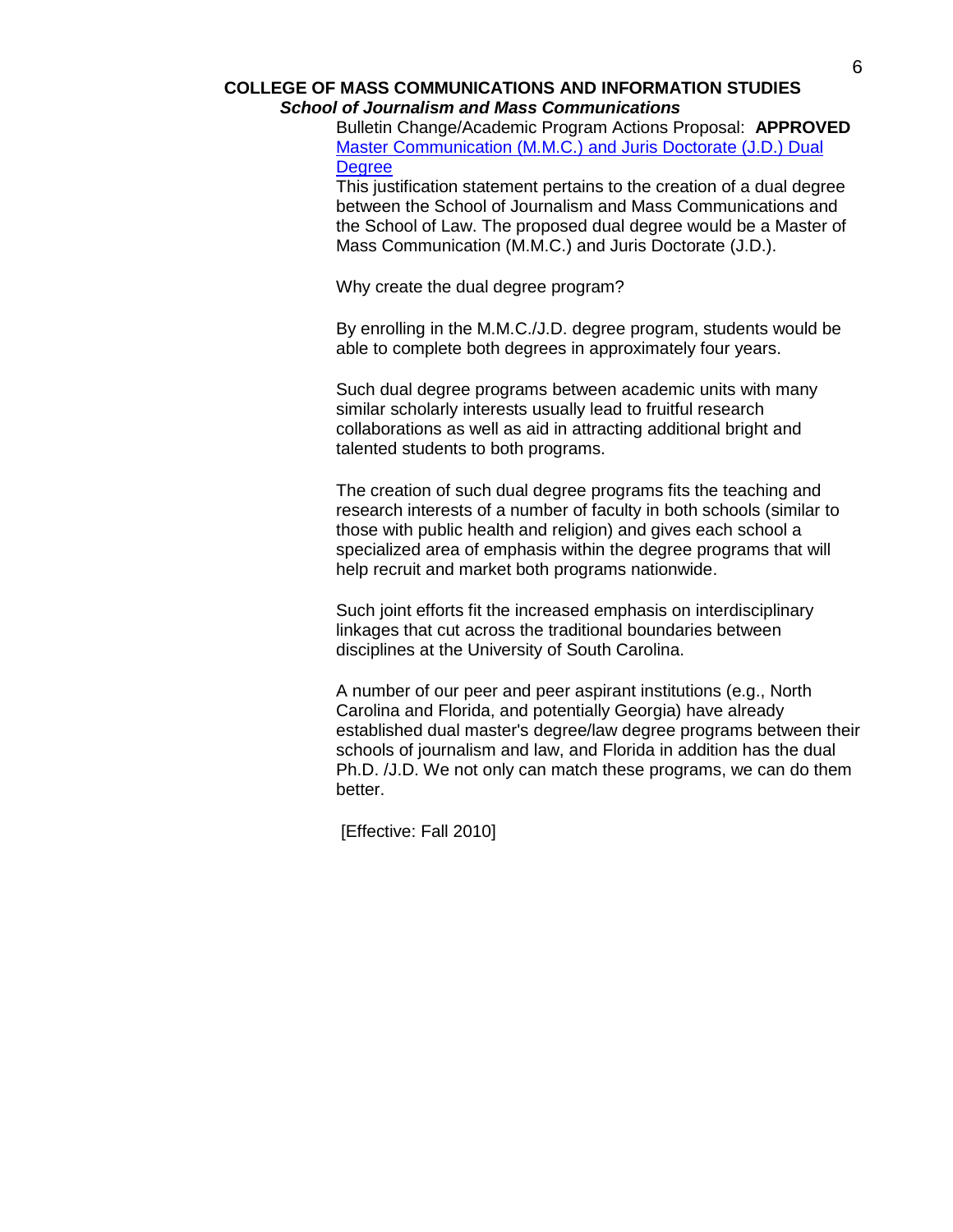Course Change Proposal/Distance Education Delivery: **APPROVED From: SOWK 772** [Programs and Services for Older Adults](http://gradschool.sc.edu/gradcouncil/09-10_Curricula/CCP%20SOWK%20772.pdf) 

[\(3\)](http://gradschool.sc.edu/gradcouncil/09-10_Curricula/CCP%20SOWK%20772.pdf)

Examination of the policy/planning issues relating to older adults, including current trends in services, base for social service development, and evaluation of services for older adults.

**To: SOWK 772** Programs and Services for Older Adults (3)

Examination of the policy/planning issues relating to older adults, including current trends in services, base for social service development, and evaluation of services for older adults.

# *Add distance delivery option*

[Effective: Spring 2011]

11. **Report of Science, Math, and Related Professional Programs Committee** (John Grego for Mike Wyatt)

# **ARNOLD SCHOOL OF PUBLIC HEALTH**

Bulletin Change/Academic Program Actions Proposal: **APPROVED** [Master of Science in Nursing/Master of Public Health in Health](http://gradschool.sc.edu/gradcouncil/09-10_Curricula/APA%20MSN%20MPH%20HSPM.pdf)  Services Policy [and Management Dual Degree](http://gradschool.sc.edu/gradcouncil/09-10_Curricula/APA%20MSN%20MPH%20HSPM.pdf) Several years ago, the MPH is Health Services Policy and Management was increased from 42 to 48 credit hours but the dual degree program was never revised accordingly. This was recognized in preparation for the Arnold School of Public Health's recent accreditation visit. Apparently the dual degree program was originally approved with a number of cross-listed courses counted on both programs of study as would as the allowed hours that are "doublecounted". The proposed change increases the credit hours of the dual degree program from 51 or 54 (research or thesis option) to 66 or 69 hours, also taking advantage of the increased hours as approved at the April 26 Graduate Council meeting.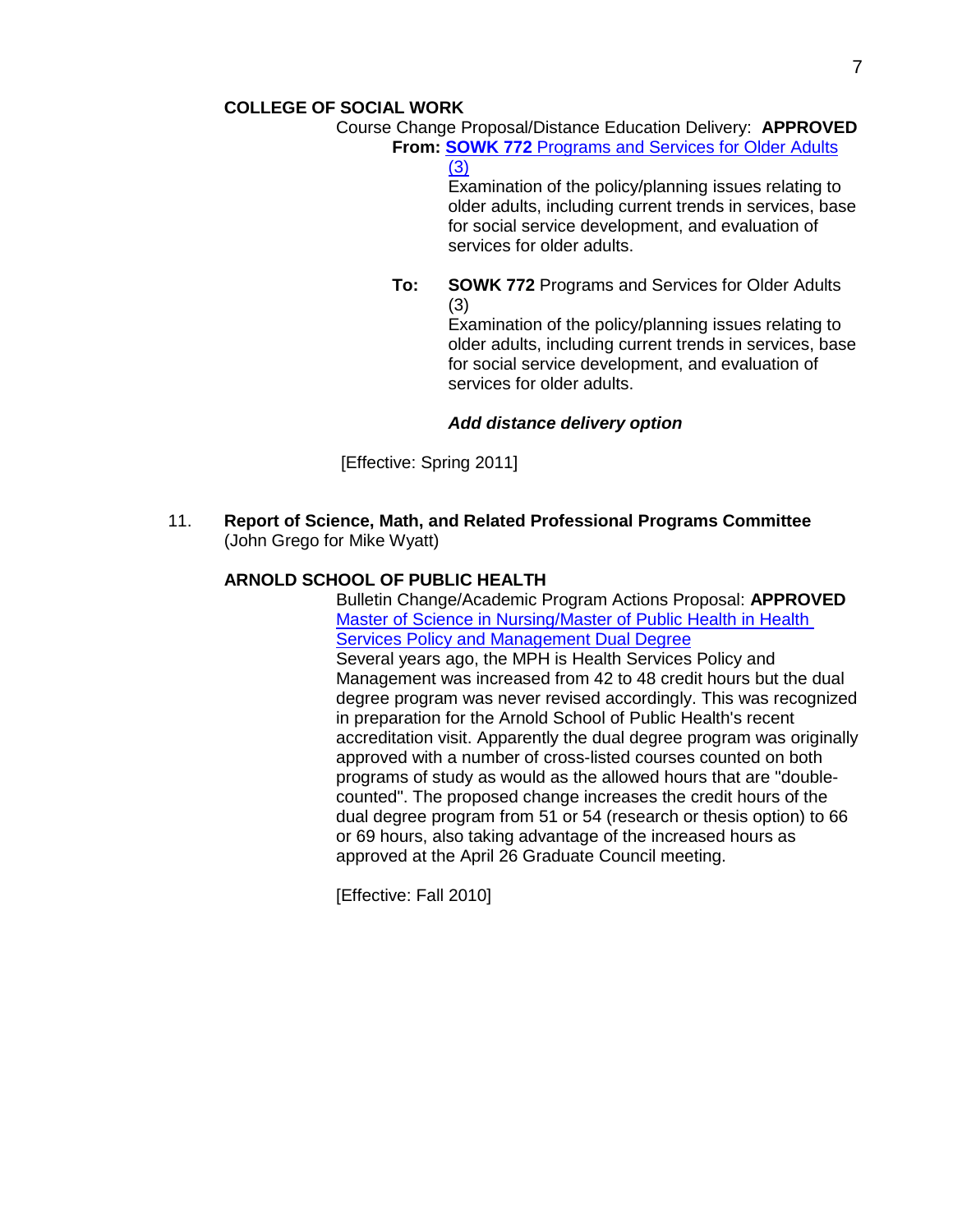Bulletin Change/Academic Program Actions Proposal: **APPROVED** [Master of Social Work/Master of Public Health in Health Services](http://gradschool.sc.edu/gradcouncil/09-10_Curricula/APA%20MSW%20MPH%20HSPM.pdf)  [Policy and Management Dual Degree](http://gradschool.sc.edu/gradcouncil/09-10_Curricula/APA%20MSW%20MPH%20HSPM.pdf)

Several years ago, the MPH is Health Services Policy and Management was increased from 42 to 48 credit hours but the dual degree program was never revised accordingly. This was recognized in preparation for the Arnold School of Public Health's recent accreditation visit. In addition, the explicit requirements for the dual degree were not included in the *Graduate Bulletin.* The proposed change increases the credit hours of the dual degree program from 84 to 87 (taking advantage of the increased hours as approved at the April 26 Graduate Council meeting) and provides a detailed listing of the curriculum.

[Effective: Fall 2010]

# **COLLEGE OF ARTS AND SCIENCES**

Bulletin Change/Academic Program Actions Proposal: **APPROVED** [Professional Science Master/Biotechnology Emphasis](http://gradschool.sc.edu/gradcouncil/09-10_Curricula/BCH%20Professional%20Science%20Master.pdf) The Professional Science Master (PSM) is a master's level program designed to provide students with the knowledge and skills needed for success in the development, application, and/or marketing of science and technology in a business setting. The proposed curriculum change for the biotechnology emphasis has two purposes: (1) to reflect current course configurations (BlOL 599 A is no Ionger offered and its course material has been incorporated into BlOL 764), and (2) to offer students more flexibility in course selection throughout the program.

[Effective: Fall 2010]

# **COLLEGE OF PHARMACY**

## *Pharmaceutical and Biomedical Sciences*

Bulletin Change/Academic Program Actions Proposal: **APPROVED** [Ph.D. in Pharmaceutical Sciences](http://gradschool.sc.edu/gradcouncil/09-10_Curricula/BCH%20Pharm%20Science.pdf)

The bulletin changes were required for several reasons. 1) Creation of the PHAR 700 course. 2) Name change of the Clinical Pharmacy and Health Outcomes Sciences department which necessitated a name change to the wording describing the specialization in that area. 3) Slight modification of the biomedicinal specialization to accommodate students entering the program from the Integrated Biomedical Science Graduate Program.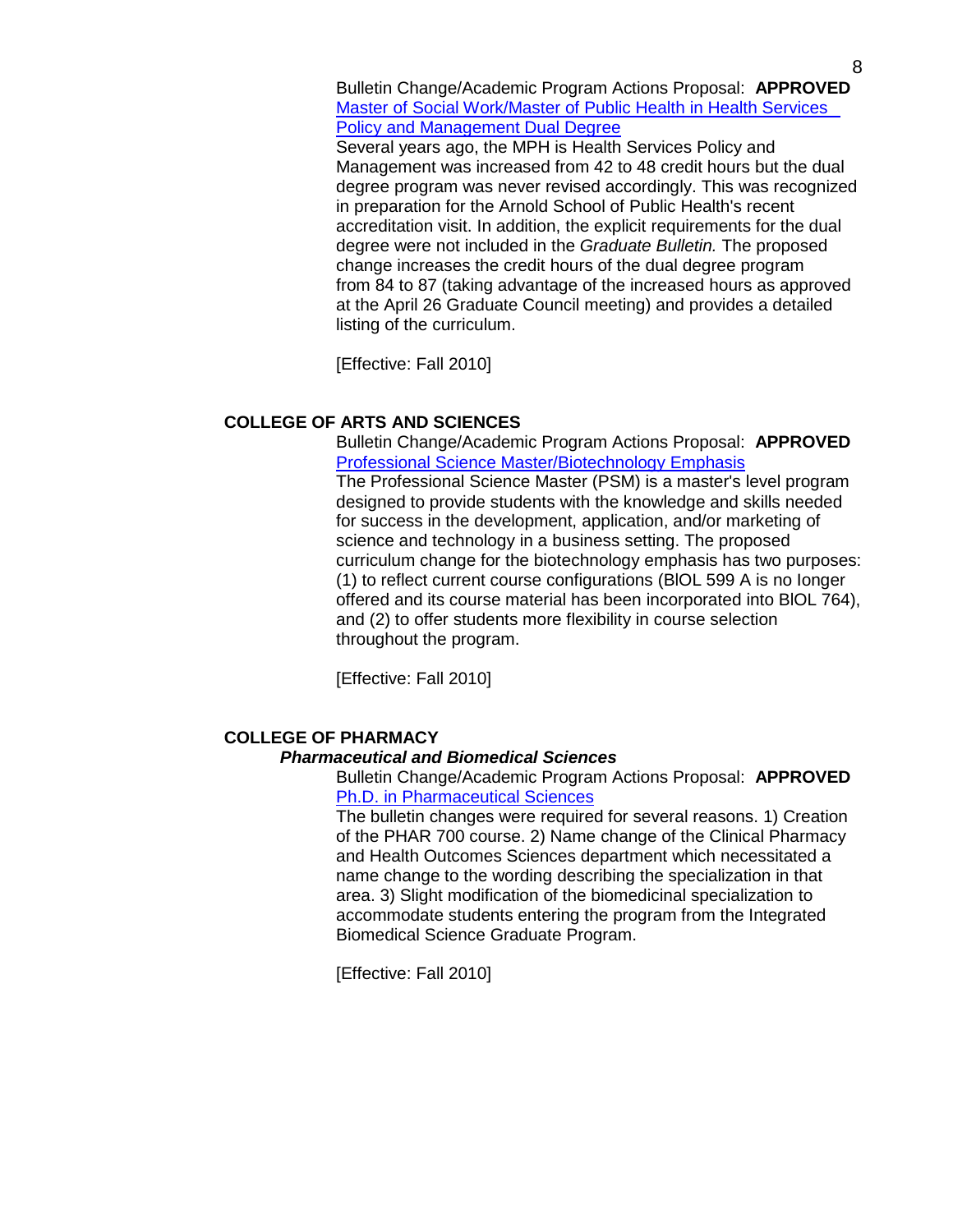Course Change Proposal/Distance Education Delivery: **APPROVED From: PHAR 742** [Research Methods in Pharmacy](http://gradschool.sc.edu/gradcouncil/09-10_Curricula/CCP%20PHAR%20742.pdf) 

> [Administration \(3\)](http://gradschool.sc.edu/gradcouncil/09-10_Curricula/CCP%20PHAR%20742.pdf) The nature of the research process in the administrative and behavioral aspects of pharmacy practice. Emphasis on developing the skills to analyze the total drug use process.

Prereq: STAT 516 or consent of instructor

**To: PHAR 742** Research Methods in Pharmaceutical and Health Outcomes Sciences (3) The nature of the research process in the administrative and behavioral aspects of pharmacy practice. Emphasis on developing the skills to analyze the total drug use process.

Prereq: STAT 516 or consent of instructor

[Effective: Fall 2010]

Course Change Proposal/Distance Education Delivery:

**TABLED UNTIL NEXT MEETING**

**From: PHAR 711 A-D** [Seminar in Pharmacy Administration](http://gradschool.sc.edu/gradcouncil/09-10_Curricula/CCP%20PHAR%20711.pdf)  [\(1\)](http://gradschool.sc.edu/gradcouncil/09-10_Curricula/CCP%20PHAR%20711.pdf)

> Discussion and presentation of current topics in pharmacy administration. Required of all master's degree (2 credit hours) and Ph.D. degree (3 credit hours) candidates in the Department of Pharmacy Practice.

# Times Course Can Be Taken: 4

**To: PHAR 711 A-D** Seminar in Pharmaceutical and Health Outcomes Sciences (1) Discussion and presentation of current topics in pharmacy administration. Required of all master's degree (2 credit hours) and Ph.D. degree (3 credit hours) candidates in the Department of Pharmacy Practice.

# Times Course Can Be Taken: 4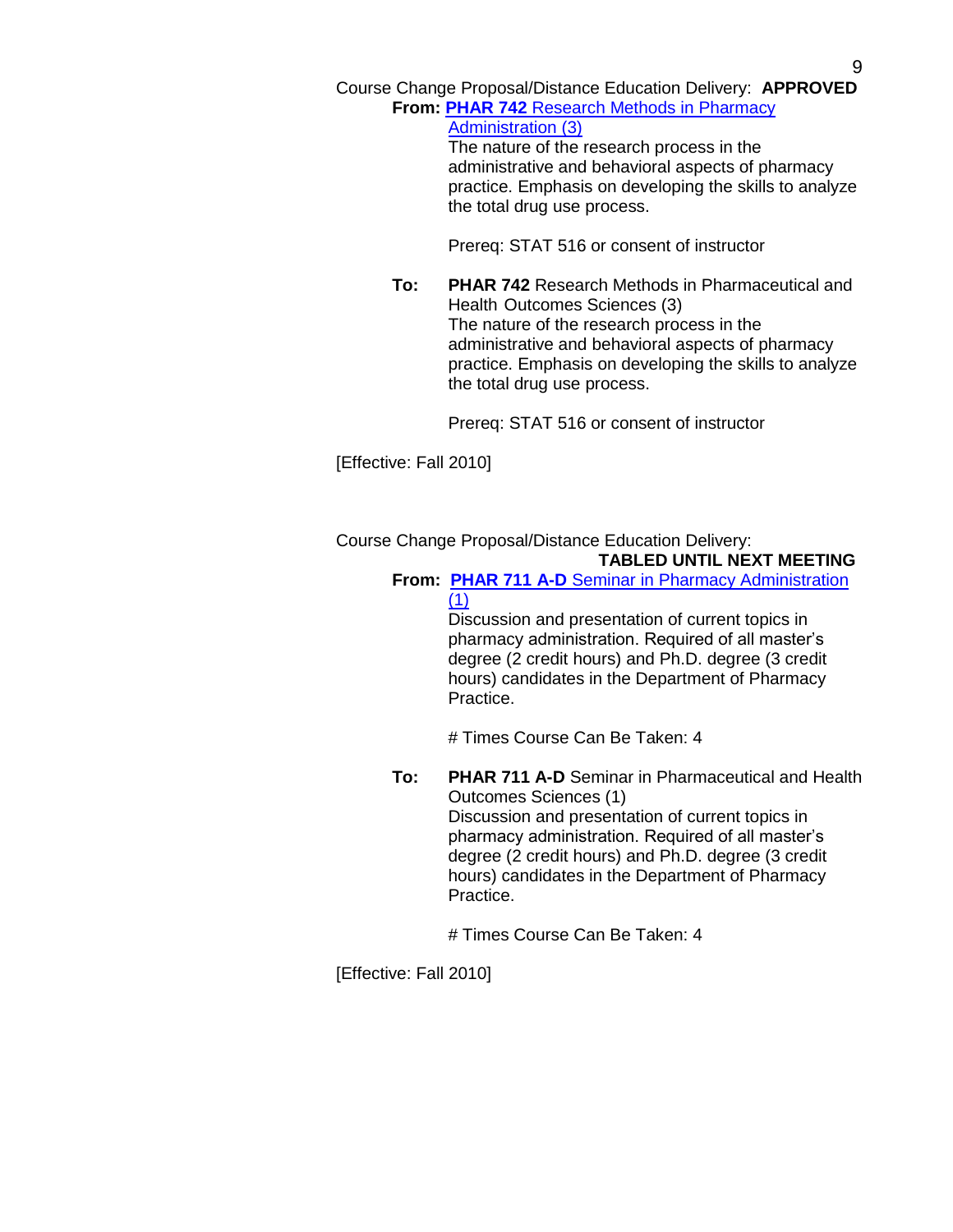New Course Proposal: **APPROVED PHAR 700** [Principles of Pharmacology, Medicinal Chemistry, and](http://gradschool.sc.edu/gradcouncil/09-10_Curricula/NCP%20PHAR%20700.pdf) [Pharmaceutics \(4\)](http://gradschool.sc.edu/gradcouncil/09-10_Curricula/NCP%20PHAR%20700.pdf)

10

This four credit hour course instructs students on the important fundamentals that define pharmaceutical sciences. Important concepts of pharmacology, medicinal chemistry and pharmaceutics are taught with the broad goal of understanding pharmaceutical agents at a molecular level. It is the introductory graduate level course for graduate students in pharmaceutical sciences. It is also intended for graduate students in other related fields of biological, chemical, and biomedical sciences who wish to learn the principles of pharmaceutical sciences. The course prerequisite is graduate standing. Prior coursework in organic chemistry and biochemistry are strongly recommended.

Prereq: Graduate Standing

[Effective: Fall 2010]

12. **Report of the Petitions and Appeals Committee** (Nic Ularu - Absent)

No Report

- 13. **Old Business**
- 14. **New Business**

# 15. **Good of the Order**

- $\bullet$ Janice Byrd, in Dr. Zimmerman's absence, presented parting gifts to present Council members who would not be returning next term. Council members not returning next year are:
	- Xiaomin Deng Shirley Staples Carter JoAnne Herman George Voulgaris Scott Huebner Mike Wyatt Satish Jayachandran

Dale Moore thanked Dr. Murray Mitchell for agreeing to preside as Chair for the meeting in Dr. Shifflet's absence.

## 16. **Adjournment**

The meeting adjourned at 1:31 p.m.

**Nancy Zimmerman, Secretary**